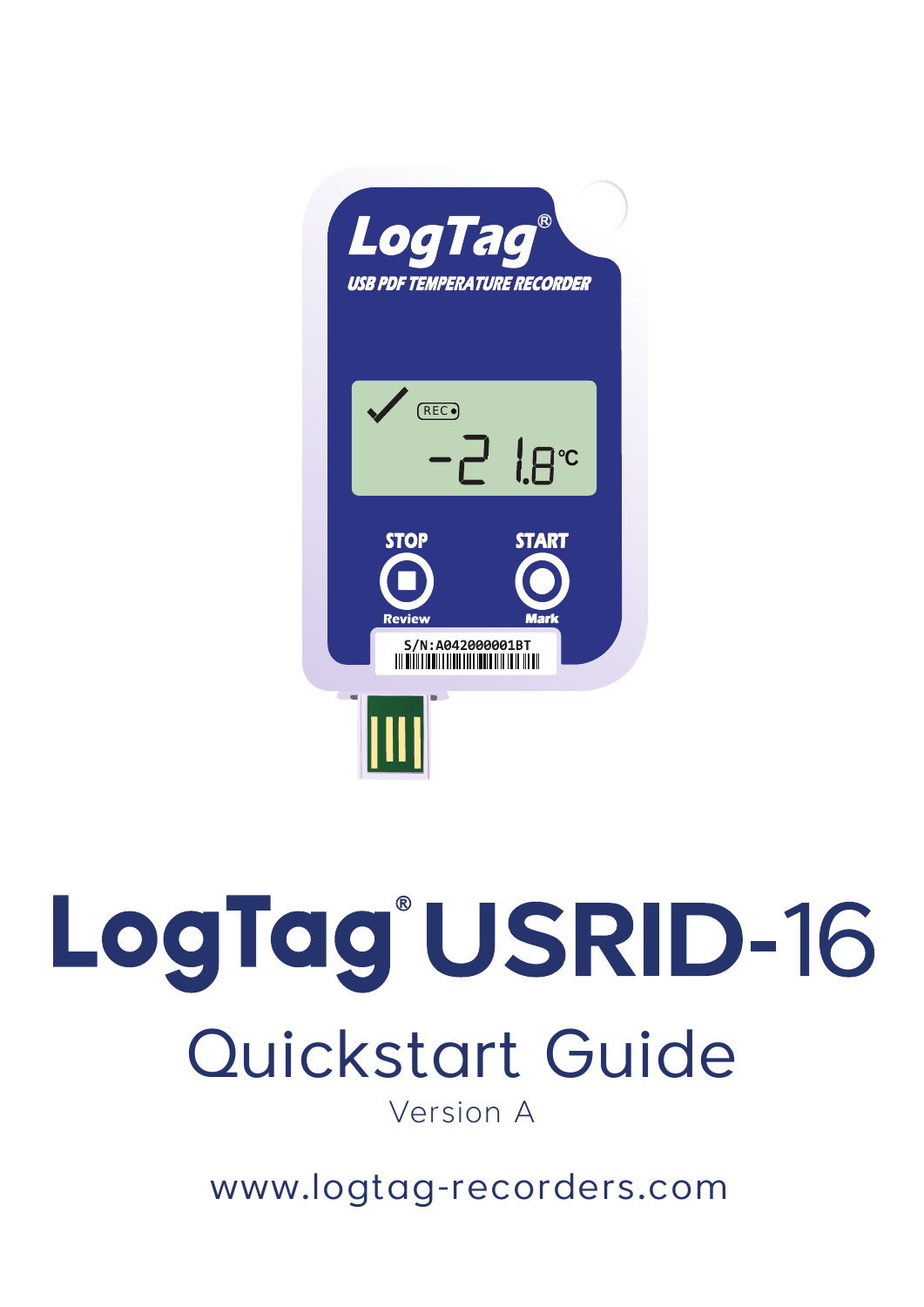#### Quickstart Guide Contents

| <b>What's Included</b>           | З             |
|----------------------------------|---------------|
| Downloading LogTag Analyzer      | 4             |
| <b>Configuring your USRID-16</b> |               |
| <b>Starting your USRID-16</b>    | $\mathcal{I}$ |
| <b>During Recording</b>          | 8             |
| <b>Downloading Results</b>       |               |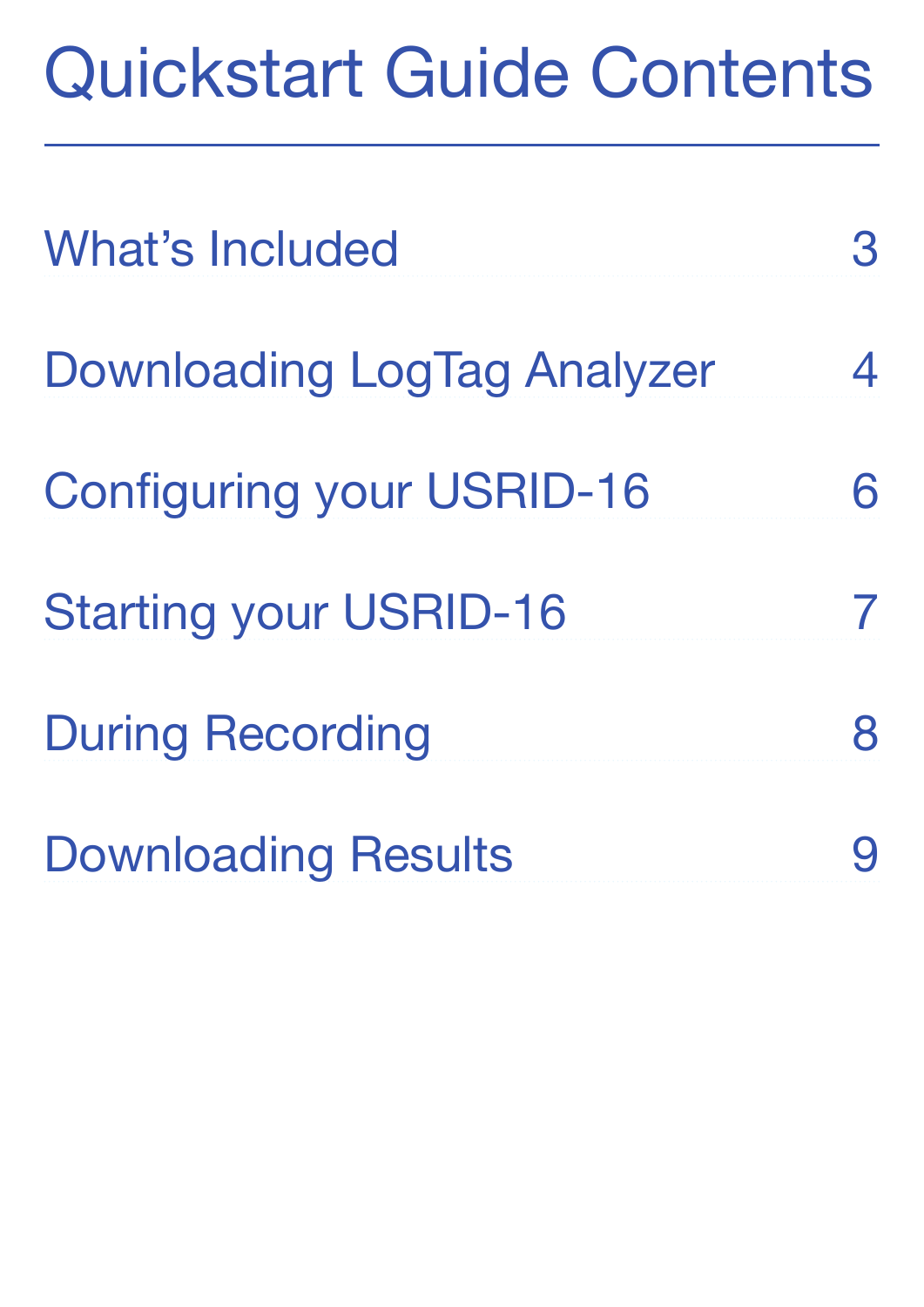#### What's Included

Please check you have the item shown below before continuing with setting up your USRID-16.



#### USRID-16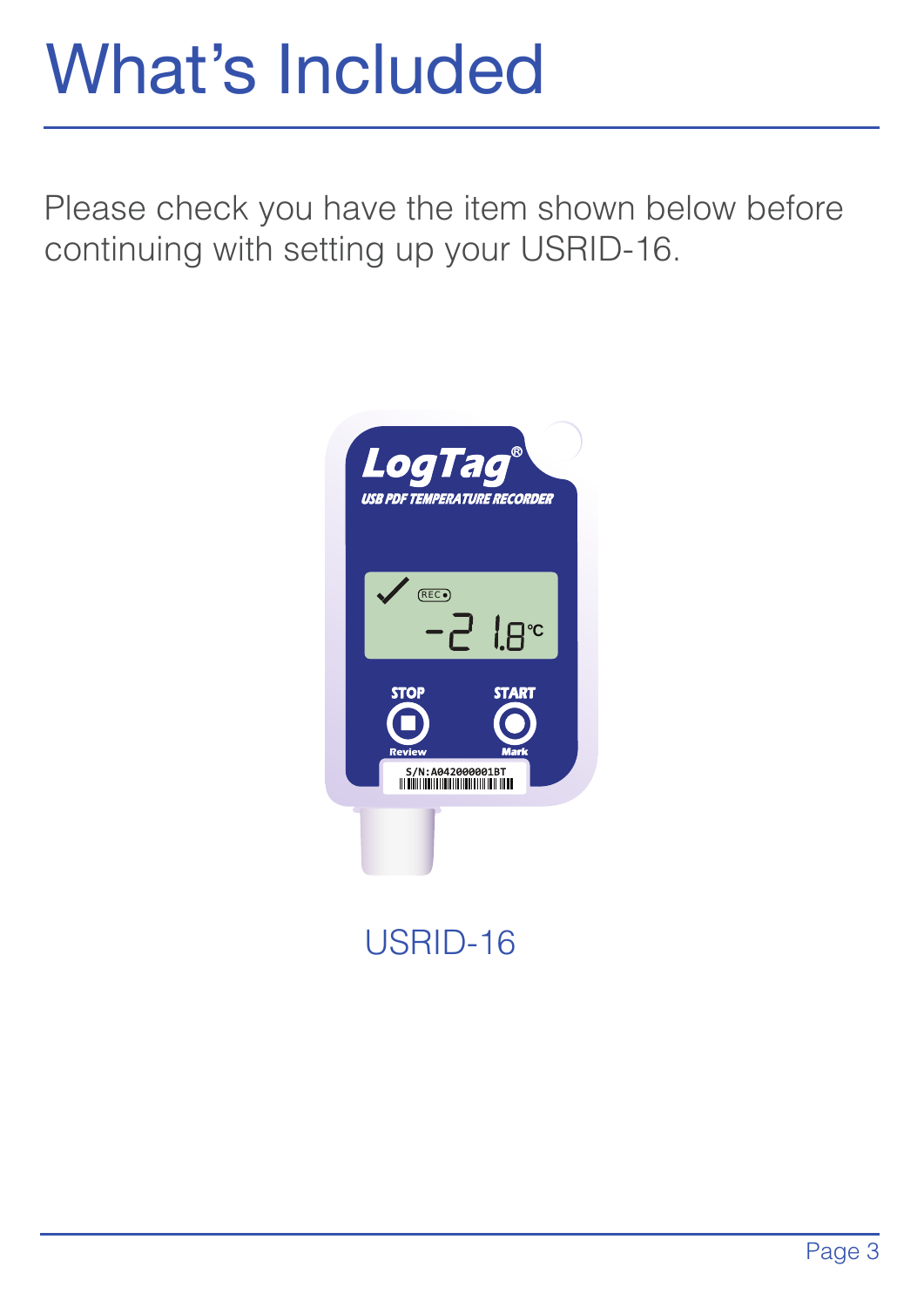## Downloading LogTag Analyzer

To download the latest LogTag Analyzer, open your browser and navigate to:

https://www.logtag-recorders.com/en/support/

- 1. Click 'Go to downloads page' to take you to the download page.
- 2. Click 'Download Now' to start the download. You can fill in your details beneath and click 'subscribe' if you wish to receive email updates from us.
- 3. Click 'Run' or 'Save File' then double-click the downloaded file to open the LogTag Analyzer Setup Wizard.

**Warning:** Please ensure no other LogTag software is currently running on your computer before running the Analyzer software.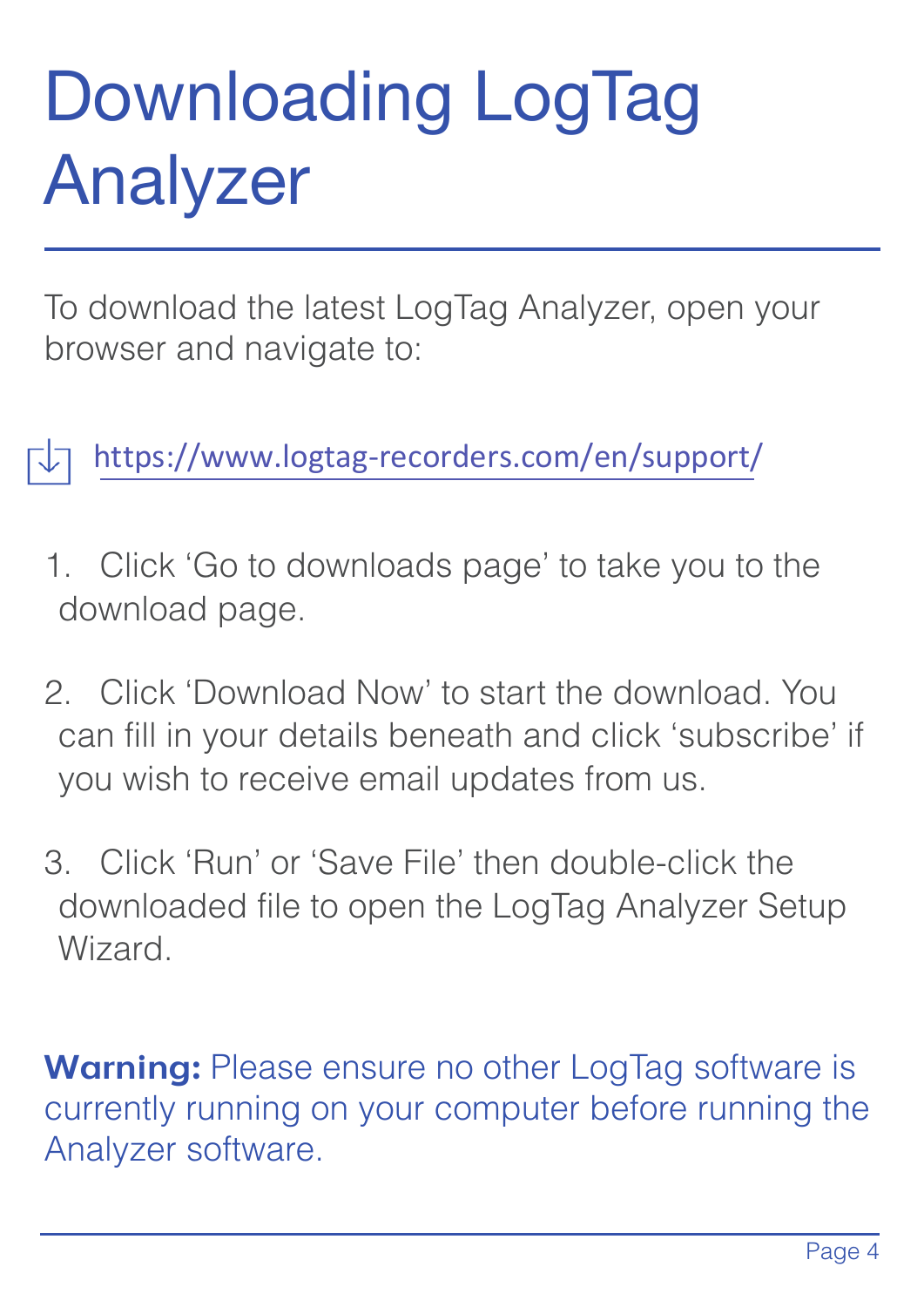## Downloading LogTag Analyzer continued...

- 4. Follow the on-screen prompts to install LogTag Analyzer.
- 5. Click 'Finish' to exit the LogTag Analyzer Setup Wizard.

**Note:** If you already have the LogTag Analyzer installed, please see whether you need to update to the latest version by clicking 'Check Internet for updates' from the 'Help' menu.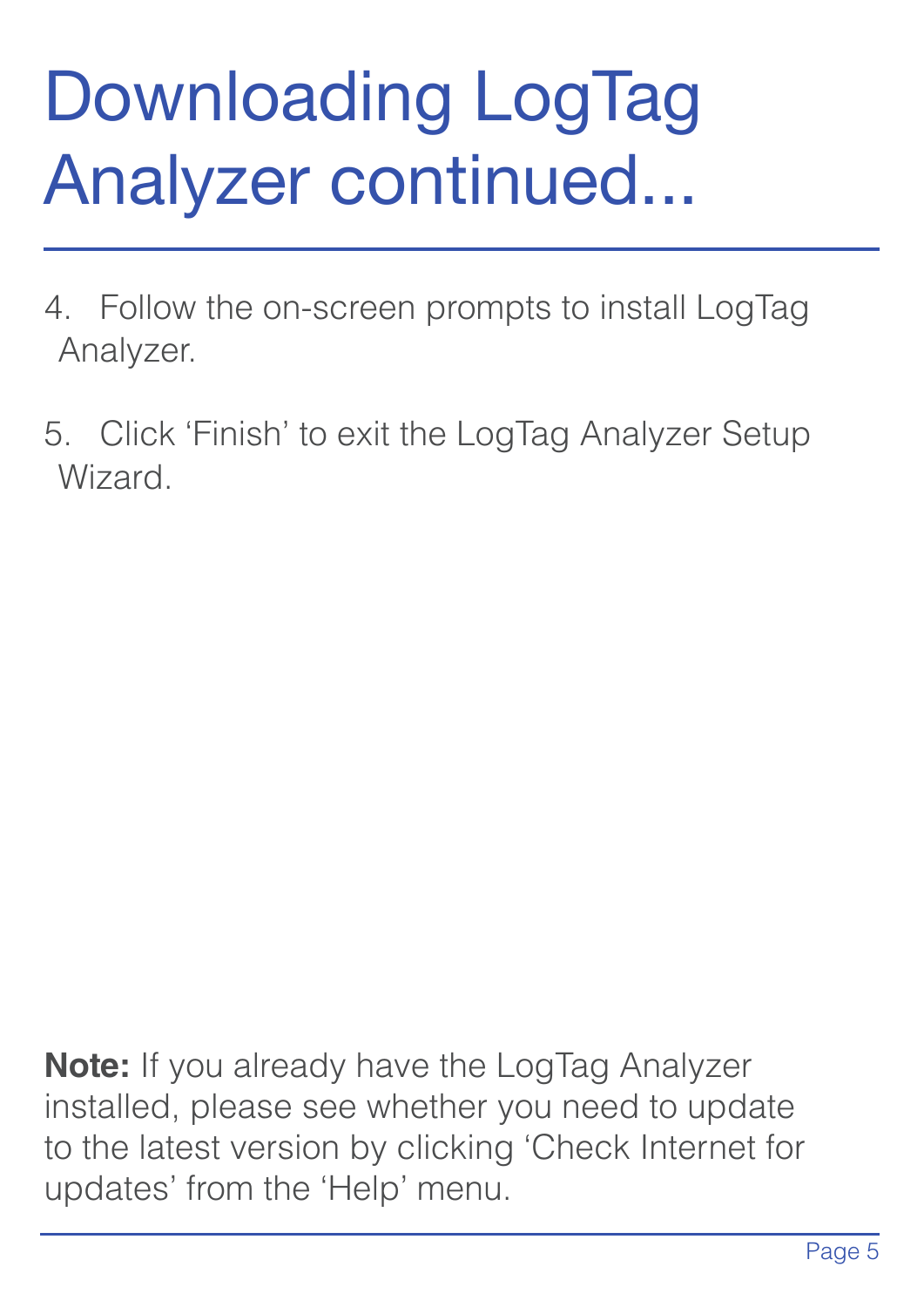# **Configuring your** USRID-16

Connect your USRID-16 to the computer via the USB port. The USB socket on the device is located on the bottom, protected by the cap.



- 1. Open LogTag Analyzer.
- 2. Click 'Configure' from the 'LogTag' menu or click the 'Wizard' icon.
- 3. Adjust your logger configuration settings as required. For more information on configuration settings, please refer to Configuring USRID-16 in the Product User Guide or press 'F1' for help from your keyboard.
- 4. Click 'Configure' to upload the configuration settings to the logger.
- 5. Click 'Close' to exit the configuration page.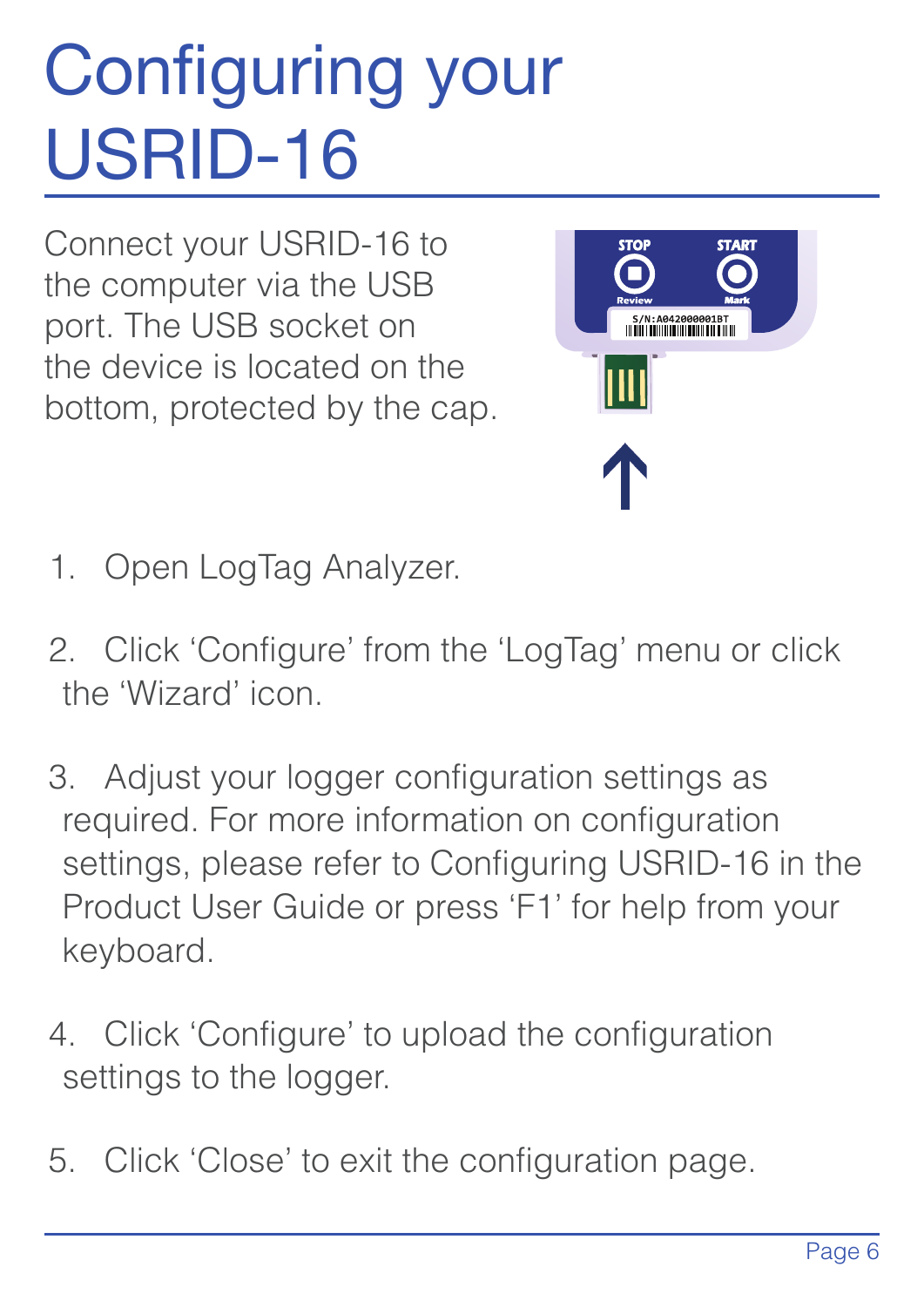## Starting your USRID-16

#### **Display overview:**



Press and hold the START/MARK button.

REC symbol will appear. Release the button once REC stops flashing.

| <b>REC</b> . |  |
|--------------|--|
| <b>READY</b> |  |

The USRID-16 now records temperature data.

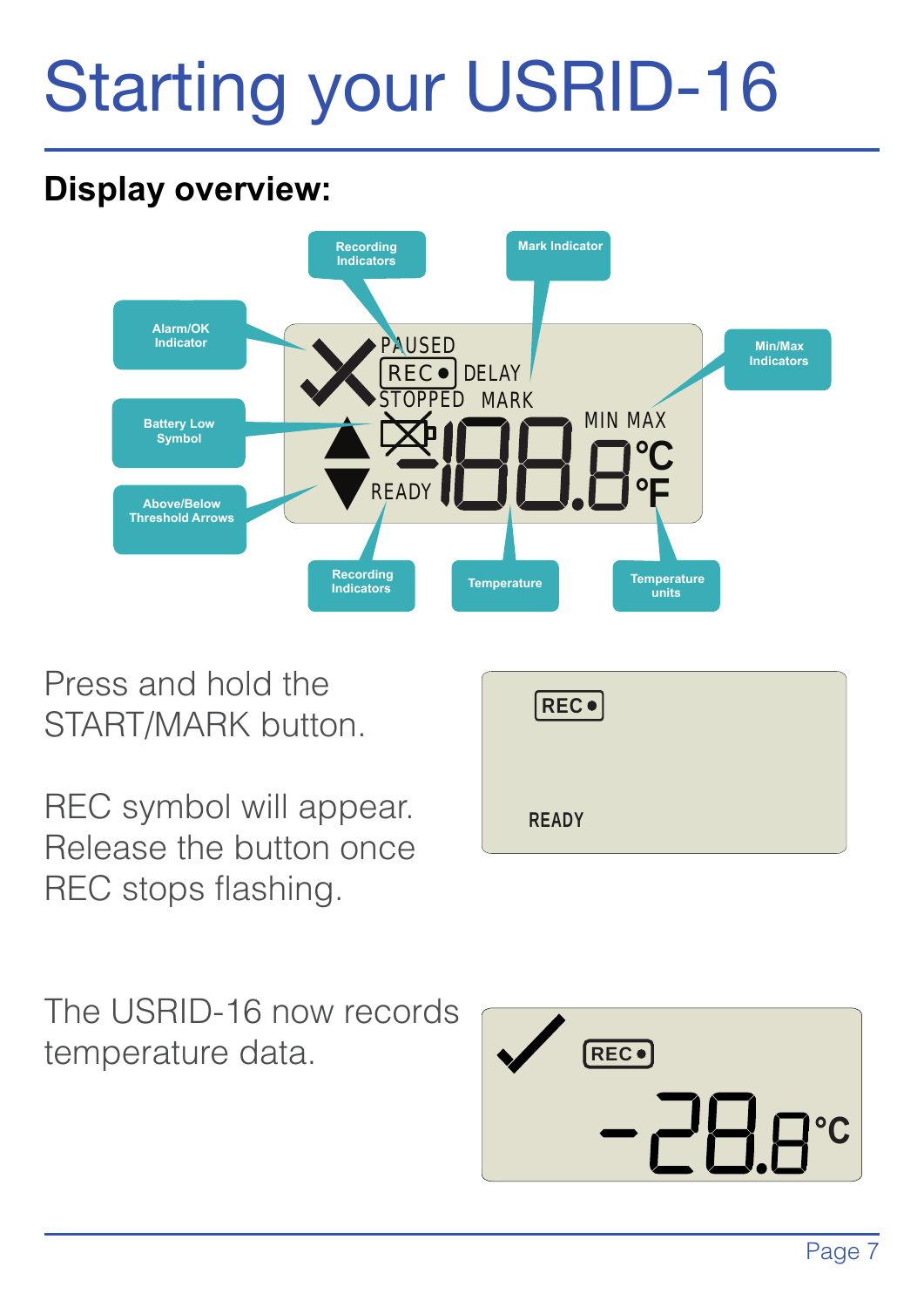### During Recording

To view more information about clearing alarms and reviewing Min/Max trip temperatures, please refer to the Product User Guide.

• E N D O F P A G E